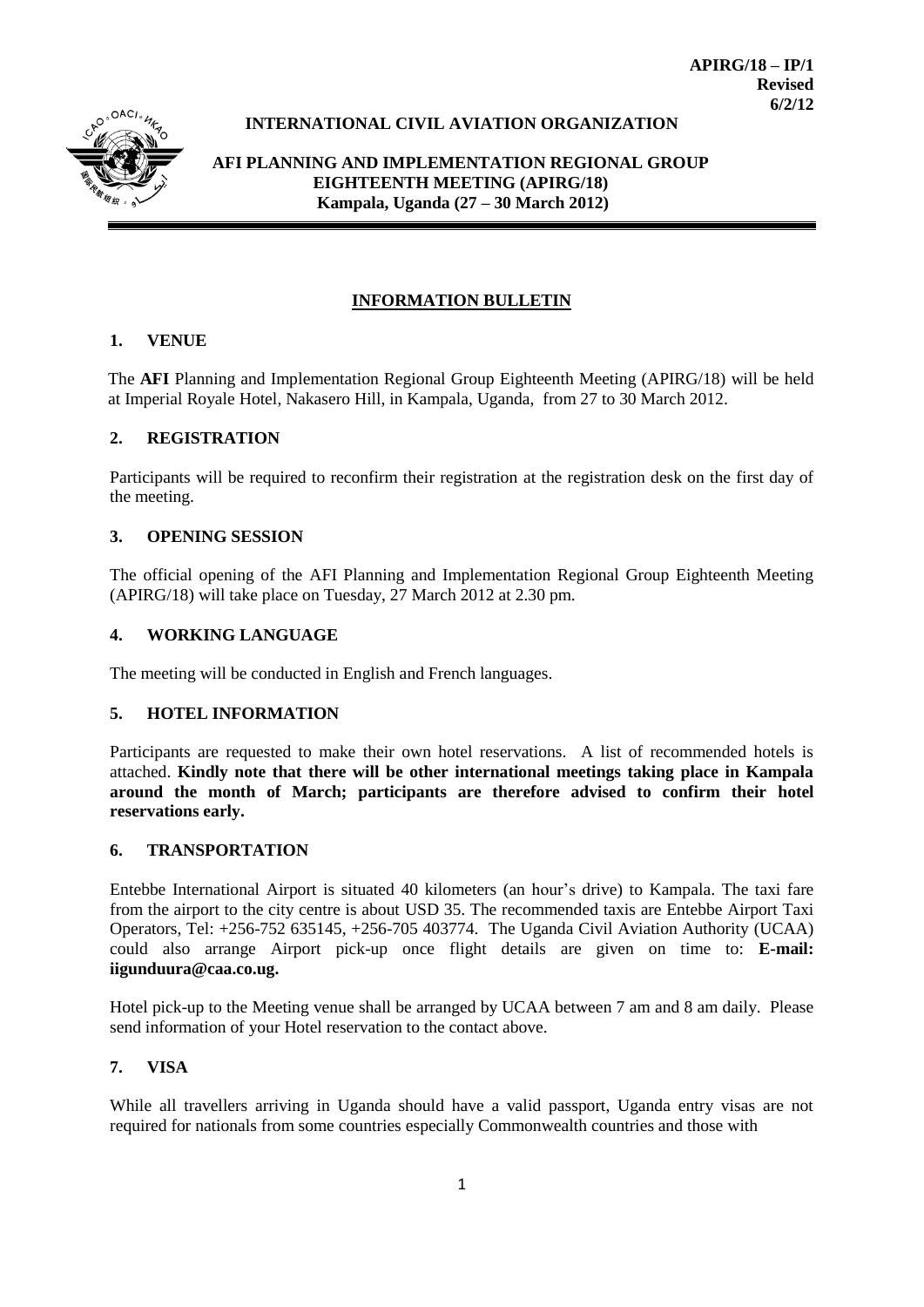reciprocal agreements with Uganda. Participants are therefore advised to ascertain whether or not they are exempt from the Ugandan visa requirements at the respective embassies.

Those who are not exempt should apply for visas well in advance from Ugandan High Commissions or Embassies, which will issue them upon presentation of documentation showing that the applicants are designated representatives to APIRG/18 meeting to be held in Kampala, Uganda. **Visas can also be obtained on arrival at Entebbe International Airport. Staff of Uganda Civil Aviation Authority will be available to facilitate the process where necessary.**

# **8. HEALTH**

Presentation of yellow fever certificate at the point of entry will be required. Precautions against malaria are advisable.

# **9. WEATHER AND LOCAL TIME INFORMATION**

Kampala has tropical type of climate with average temperature of  $23^{\circ}$ C, mean maximum temperature of  $27.5^{\circ}$ C and mean minimum temperature of  $18^{\circ}$ C. Average rainfall in March is about 113mm with 11 rainy days.

# **10. LOCAL CURRENCY AND FOREIGN EXCHANGES RATES**

The country's legal tender, the Uganda shilling, is based on the decimal system. Notes are in denominations of 1,000, 5,000, 10,000, 20,000 and 50,000. Coins most popularly used are in denominations of 100, 200 and 500 shillings.

Uganda enjoys commercial and merchant banking services. Most banks handle travellers' cheques and convert international currencies. Banking hours are from Monday to Friday; 8:30 a.m. to 4:00 p.m; with a number of banks open on Saturday from 9:00 a.m. to 1:00 p.m. ATM services for VISA Electron card holders are available at many points in Kampala city.

Forex Bureaux are also available in Kampala and other towns. Visitors would however be advised to deal with Bureaux with a valid and displayed licence.

# **11. SAFETY**

**Kampala is a very safe city and is active around the clock. Caution should be exercised however in case of late night movements in some areas.**

### **12. LANGUAGE**

The official languages of the country are English and Swahili.

### **13. HOURS OF BUSINESS**

Uganda's official business hours are: 8:30 a.m. to 12:45 p.m. and 2:00 p.m. to 5:00 p.m. (Monday to Friday).

### **14. ELECTRICAL SUPPLY**

230/245 volts at 50Hz. British-type three-pin plugs are used.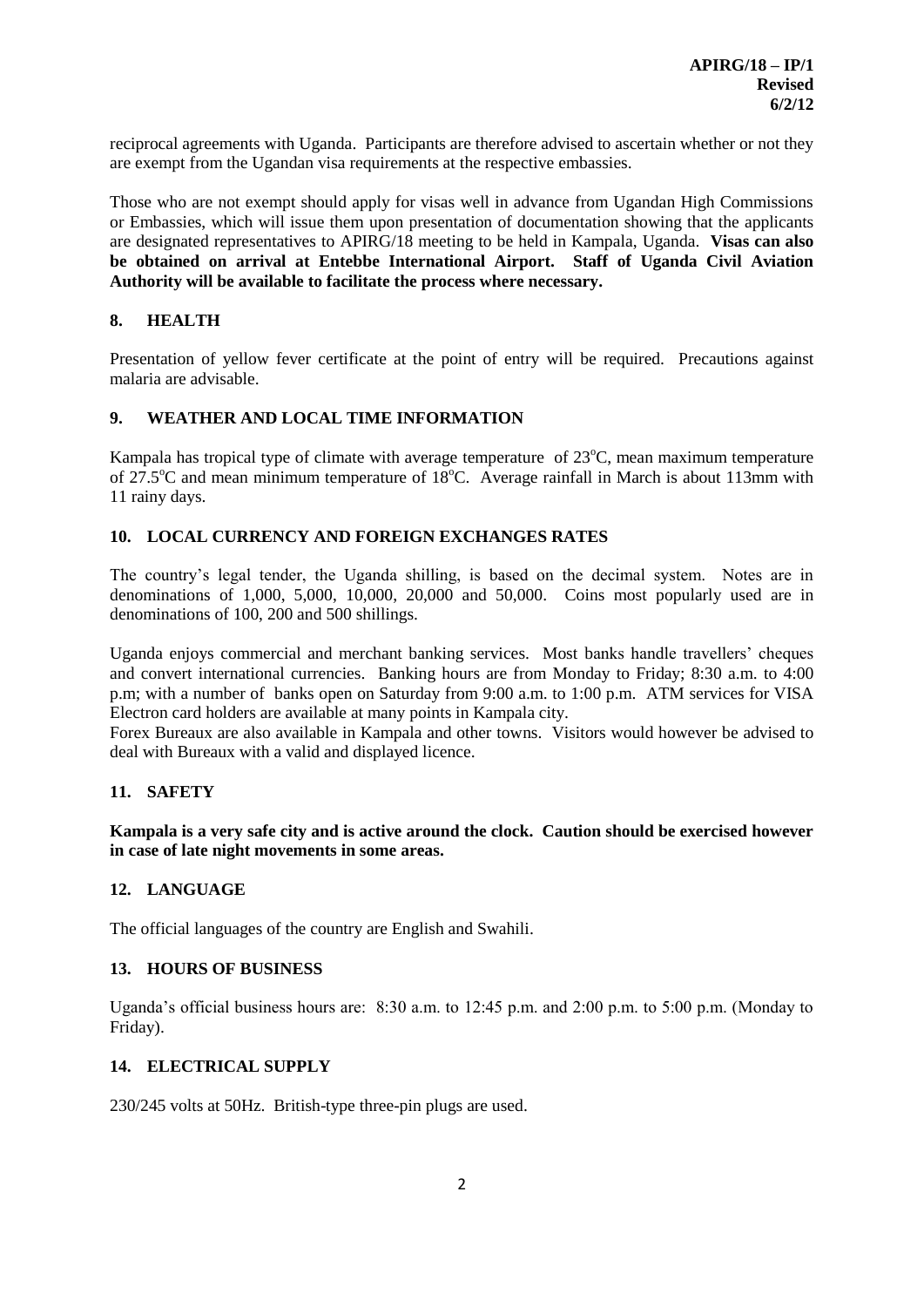### **15. COMMUNICATION**

Worldwide direct connections are available, using the international code or telephone operator if necessary.

From abroad dial **+256** followed by the required number.

Telephone and communication services are well spread around the country with Internet and Blackberry services widely available. Five mobile phone companies: **MTN-Uganda, Uganda Telecom, Orange, Warid** and **Airtel** offer a wide range of services.

The internet top level domain is **.Ug.**

# **16. TOURIST INFORMATION**

The main tourist attractions are the Uganda Museum and Martyrs Shrine in Kampala. The Source of the River Nile, Mountain Gorillas, the Rwenzori Mountain ranges, the Uganda Wildlife Education Centre and 10 National Parks spread around the country, provide memorable moments for a visitor. Most National Parks can be reached by air. Tourist information is available at Entebbe International Airport Arrivals concourse.

# **17. EMERGENCY CONTACTS:**

- $\bullet$  Police  $\bullet$  999 or 112
- Ambulance  $\blacksquare$  International Air Ambulance (IAA) 0312-200508
- $\bullet$  Health services  $(AAR) 0312 263071/2$
- Mulago Hospital (National Referral Hospital) 0414-554009

# **18. TRAVEL TO UGANDA :**

Several international Airlines operate to Entebbe International Airport. These include British Airways, Brussels Airlines, Kenya Airways, Gulf Air, KLM Royal Dutch Airlines, Rwand Air Express, Qatar Airways, South African Airways and Turkish Airlines

*--------------*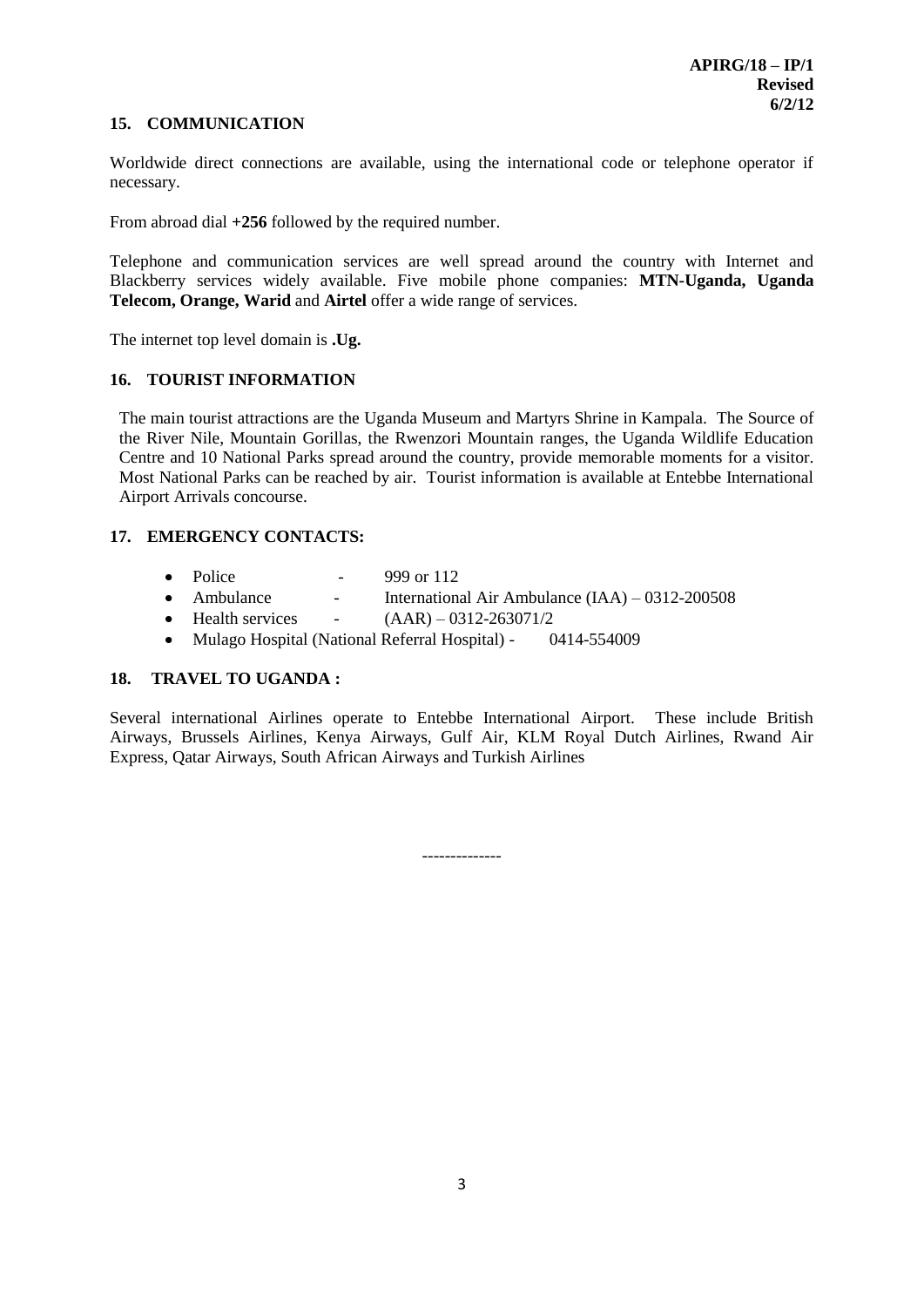# **List of hotels**

| <b>HOTELS IN KAMPALA</b> |                                                                 |                            |                                                    |                                               |                                            |  |  |  |
|--------------------------|-----------------------------------------------------------------|----------------------------|----------------------------------------------------|-----------------------------------------------|--------------------------------------------|--|--|--|
|                          | <b>Hotel</b>                                                    | <b>Telephone</b>           | <b>Email</b>                                       | <b>Single</b><br><b>Room</b>                  | <b>Double</b><br><b>Room</b>               |  |  |  |
| 1.                       | Sheraton<br>Kampala<br>Hotel                                    | 256-41-4420000             | reservation.kampala@sheraton.com                   | \$214.4<br>Availability<br>(before<br>28/3/12 | \$273.4                                    |  |  |  |
| 1.                       | Kampala<br>Serena Hotel                                         | 256-41-4309000             | kampala@serena.co.ug                               | \$285                                         | $$367.\overline{8}$<br>Single<br>Executive |  |  |  |
| 2.                       | Grand<br>Imperial<br>Hotel                                      | 256-41-4250681             | reservations@gihotel.co.ug                         | \$107                                         | \$131                                      |  |  |  |
| 3.                       | <b>Mosa Court</b><br><b>Apartments</b>                          | 256-41-4230321             | mosa@mosaapartments.com                            | $\overline{$}71$<br>\$106                     | Executive<br>\$130                         |  |  |  |
| $\overline{4}$ .         | Hotel<br>Africana                                               | 256-41-4348080             | africana@hotelafricana.com                         | \$100                                         | \$120<br>(Corporate<br>rate)               |  |  |  |
| 5.                       | <b>Speke Hotel</b><br>(1996) Ltd                                | 256-41-4259221             | spekehotel@spekehotel.com                          | \$250                                         | \$250                                      |  |  |  |
| 6.                       | Shangri-La<br><b>Hotel Ltd</b><br>(Former<br>Shanghai<br>Hotel) | 256-41-4250372,<br>4250366 | shanghai@infocom.co.ug<br>hotelshangrila@yahoo.com | \$95                                          | \$110                                      |  |  |  |
| 7.                       | Tourist<br>Hotel                                                | 256-41-4251471             | tourist1@spekehotel.com                            | \$32                                          | \$39                                       |  |  |  |
| 8.                       | Imperial<br><b>Royale Hotel</b>                                 | 256-41-7111001             | reservations@irh.co.ug                             | \$143<br>\$179                                | \$179<br>\$214                             |  |  |  |
| 9.                       | <b>Fang Fang</b><br>Hotel                                       | 256-41-4235828             | fangfanghotel@yahoo.com                            | \$89                                          | \$100                                      |  |  |  |
| 10.                      | Metropole<br>Hotel                                              | 256-41-4391000             | reservations@metropolekampala.com                  | \$100                                         | \$125                                      |  |  |  |